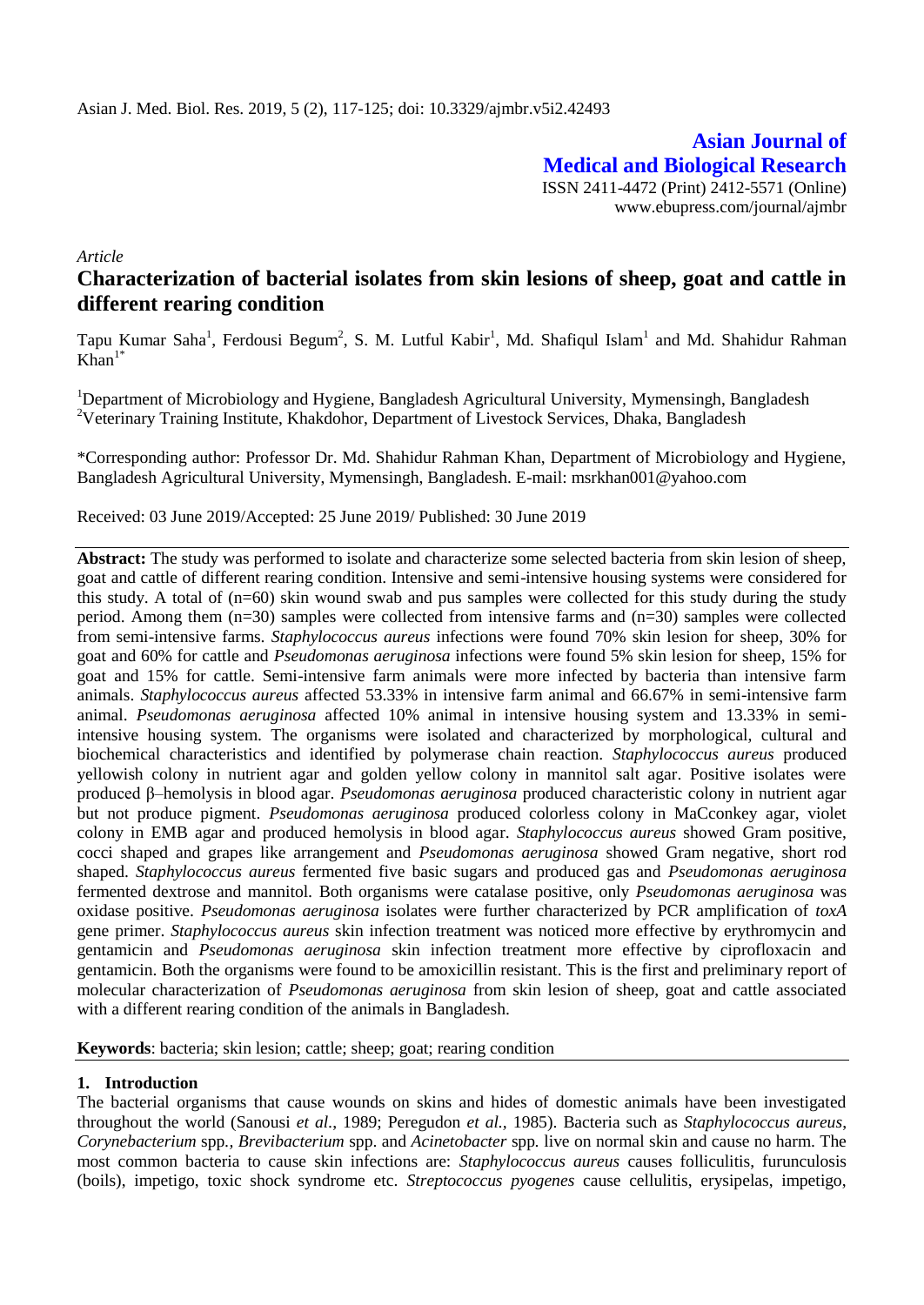necrotizing fasciitis and scarlet fever. Other less common bacterial infections that cause skin signs include: *Erysipelothrix insidiosa* cause of erysipeloid (usually an animal infection), *Haemophilus* spp*.* cause of cellulitis in young children*, Klebsiella rhinoscleromatis* cause of rhinoscleroma, *Pseudomonas aeruginosa* causes wound infections, athlete's foot, Gram negative folliculitis, chronic paronychia, *Bacillus anthracis* cause of anthrax, *Clostridium perfringens* and other species cause gas gangrene, *Borrelia* spp. cause Lyme disease, *Mycobacterium* spp*.* causes tuberculosis, leprosy and atypical mycobacterial infections, *Serratia marcescens* is a facultative anaerobic Gram negative Bacillus that may rarely cause skin infections such as cellulitis, abscesses and ulcers. These are more likely to arise in patients with immunodeficiency and *Tularemia* spp. a tick borne infection due to *Francisella tularensis* (Stulberg *et al*., 2002; Swartz, 2000; Wilkerson, 2002). Al-Harbi (2011) isolated *Corynebacterium pseudotuberculosis, Staphylococcus aureus* subsp. *anaerobius*, *Staphylococcus aureus*, *Streptococci, Pseudomonas aeruginosa*, *Actinomyces pyogenes* were also isolated from infected abscesses from goat and sheep abscess. Intensive and semi-intensive housing systems are followed in domestic animal rearing in Bangladesh. The associated environment of farm causes various bacterial infections. Mazur *et al.* (2013) reported that the intensity of the epizootic situation in livestock-related pseudomonosis has increased due to changes in the methods of cultivation and animal keeping. In addition, in present conditions of intensive industries animals are exposed from birth to various stress factors which reduced their natural resistance, contributing to the rapid spread of pseudomonosis adaptation and reproduction of the pathogen in the body followed by isolation of bacteria in the environment. The methods of breeding, housing and feeding domesticated animals vary from species to species and differ according to custom and in accordance with geographical and climatic conditions. All kinds of wounds on skin and hides usually occur due to breach with very sharp instruments, imperfect brand marks, rubbing against course surfaces or incisions made by doctors during surgical operations. Breach in skins and hides, various kinds of wounds and injuries get contaminated by a big population of bacterial flora such as the pyogenic bacteria especially*, Streptococcus pyogenes, Staphylococcus aureus* and the Coliform group together with *Proteus vulgaris welchii* type A, *Clostridium septicum, Clostridium diphtheriae*, that cause damage to the qualities of leather which reflect in sense of losses to the leather industries and ultimately economy of the country. All kinds of abscess on skins and hides are the main cause of organisms as well parasites and become reason of contamination (Saini *et al*., 1992) Bangladesh has a fairly large livestock population to support a strong and growing tanning industry. Hides and skin Merchants Association Survey report 2005 showed that cow hides account for 56% of the production, goat skins for 3 30% and buffalo makes up the rest. The current output in Bangladesh is about 200 million sq. ft. of leather annually. Apart from bovine hides, buffalo, goat and sheep (Paul *et al*., 2013). Bacterial infections of skin degrade the quality of hides, skin and wool. That causes huge economic loss. Dermatitis, abscess, folliculitis, furunculosis (boils), impetigo, burns, parasitic infestation, cut, injury degraded hides and skin quality. The study of causal agent of skin infection helps to prevent degradation of hides and skin. Information on sheep and goat skin diseases in other countries is voluminous, but such information is very limited in Bangladesh. In addition to these, information on skin diseases of cattle is scanty in Bangladesh. Prevalence of bacterial skin diseases, lice, ticks and mite infestation in cattle, goat and sheep has been reported from Bangladesh (Huq and Mollah, 1972; Quader, 1973; Saikh *et al.,* 1983). Most recently epidemiological and clinical features of skin diseases of cattle, goat, sheep caused by bacteria, lice, ticks and mite have been described by Nooruddin and Dey (1990). A work on Dermatophilosis in cattle was carried out by Mannan (2009) in Bangladesh. Moreover, Hossain *et al.* (2013) preliminarily reported *Pseudomonas aeruginosa* from abscess of cattle using cultural characterization instead of molecular characterization. The present research work was taken into consideration for further study focusing of cultural, biochemical and molecular characterization of selected bacterial isolates from skin lesions of sheep, goat and cattle in different rearing condition

#### **2. Materials and Methods**

#### **2.1. Sampling areas and sample collection and transportation**

The present research work was carried out considering the criteria of intensive and semi-intensive rearing system where 10 cattle, 10 goat and 10 sheep of Barisal Dairy and Breed Development Farm (BDBDF), Barisal Sadar, Barisal, Dairy Farm, BAU Mymensingh, Goat Farm, BAU, Mymensingh, sheep farm of Tangail sadar upazilla and 10 cattle, 10 goat and 10 sheep from semi-intensive farm of Narail sadar, Mymensingh sadar and Tangail sadar upazilla. Skin swab and pus samples of sheep, goat and cattle were collected aseptically using sterile cotton buds and placed in test tube containing nutrient broth and transported to the Laboratory of the Department of Microbiology and Hygiene, Bangladesh Agricultural University maintaining 4°C temperature in an ice box.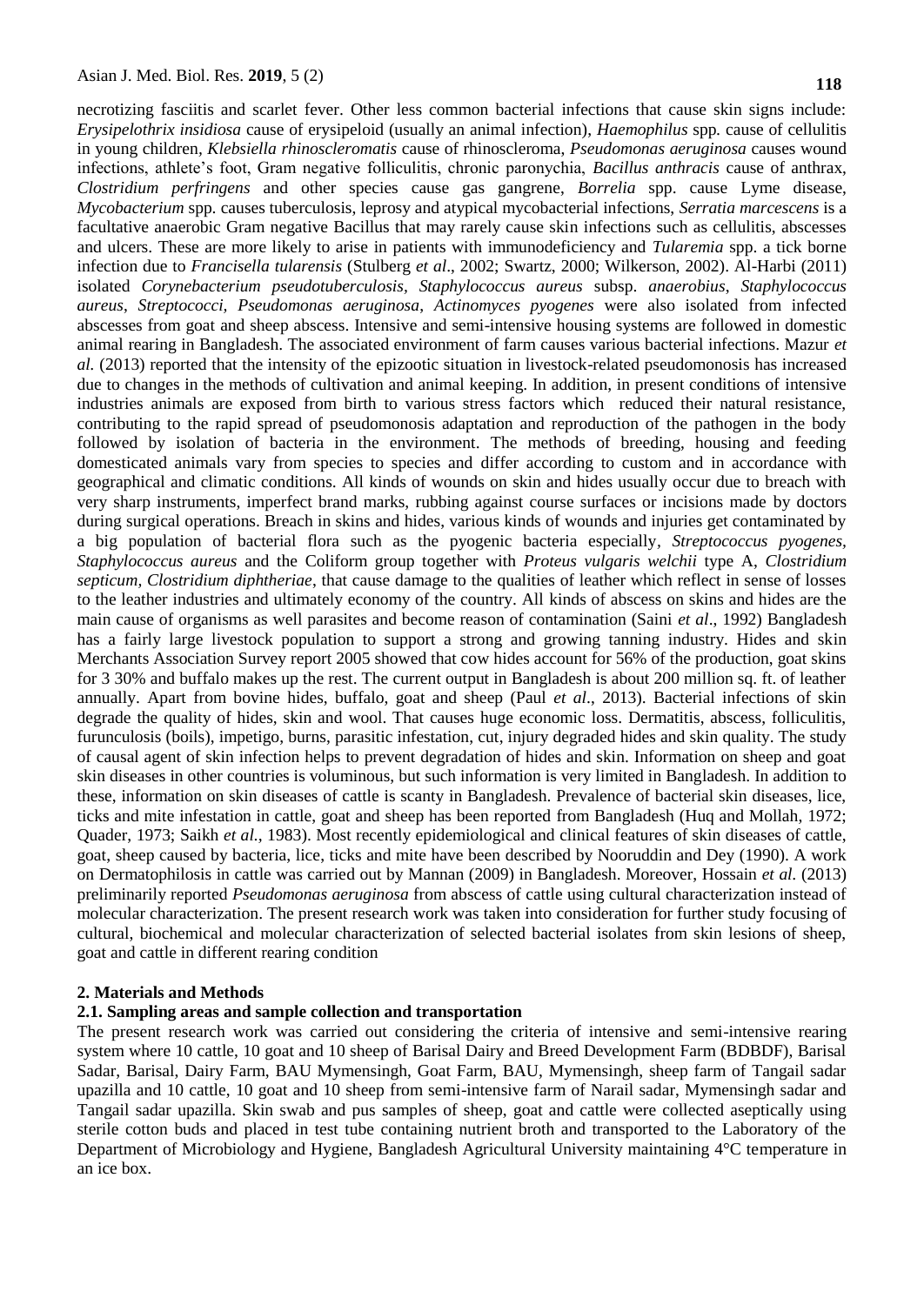#### **2.2. Isolation of** *Staphylococcus* **spp. and** *Pseudomonas* **spp.**

The collected skin swab and pus samples were enriched into nutrient broth by incubating at  $37^{\circ}$ C for 24 hours. To isolate and study the cultural properties of *Staphylococcus* spp. and *Pseudomonas* spp., enriched cultured were streaked onto different selective and differential culture media like Mannitol salt agar, MacConkey's agar, EMB agar and Blood agar according to the methods described by Cowan 1985 where all of the media were brought from the Indian company, Himedia.

## **2.3. Identification of** *Staphylococcus* **spp. and** *Pseudomonas* **spp. by conventional methods**

For identification of isolated *Staphylococcus* spp. and *Pseudomonas* spp., Gram's staining and biochemical tests were performed. Gram's staining was performed according to the method described by Merchant and Packer, 1967 where all of the reagents like crystal violet, Gram's iodine, safranin, acetone alcohol, immersion oil were brought from the German company, Merck. Different types of biochemical tests like sugar fermentation test, MR-VP reaction, indole reaction, Oxidase and catalase test were performed according to the methods described by Douglas *et al.,* 1998 and OIE, 2012 where all of the reagents were brought from the German company, Merck.

## **2.4. Molecular detection of** *Staphylococcus* **spp. and** *Pseudomonas* **spp. by PCR assay 2.4.1. Preparation of DNA templates**

Extraction of DNA from the *Staphylococcus* spp. and *Pseudomonas* spp. was carried out by conventional boiling and rapid cooling method (Medici *et al.,* 2003). In brief, 200 μl deionized water was taken into an eppendorf tube, a pure bacterial colony from nutrient agar was mixed with the deionized water. The tube then transferred to boiling water and boiled for 10 minutes then immediately to the icebox for cold shock about 10 minutes and then centrifuged at 10,000 rpm for 10 minutes. Supernatant were collected and used as DNA template during PCR.

# **2.4.2. PCR amplification of** *toxA* **gene of** *Pseudomonas aeruginosa* **and** *nuc* **gene of** *Staphylococcus aureus*

Details of the oligonucleotide primers used for the amplification of *toxA* gene of *Pseudomonas aeruginosa* and *nuc* gene of *Staphylococcus aureus* are summarized in Table 1. PCR reaction mixture (25μl) for *Pseudomonas aeruginosa* was prepared using 12.5μl master mixture (Promega, USA), 10 pmol primer (Bioneer, South Korea) of each, 5μl DNA template and 5.5μl nuclease free water.

PCR reaction mixture (25 μl) for *Staphylococcus aureus* was prepared using 5 μl genomic DNA, 12.5 μl PCR master mixture (Promega, USA), 1 μl primer each (1 μl forward and 1 μl reverse primer) and 5.5 μl of nuclease free water. For the amplification of of *toxA* gene of *Pseudomonas aeruginosa*, the cycling conditions consisted of initial denaturation for 2 minutes at 95ºC, followed by 30 cycles of denaturation at 95ºC for 40 seconds, annealing at 50°C for 1 minute, extension at 72ºC for 2 minute and final extension at 72ºC for 10 minutes where the cycling conditions for the amplification of *nuc* gene of *Staphylococcus aureus* consisted of initial denaturation at 95°C for 5 minutes followed by denaturation at 95°C for 1 minute, annealing at 55°C for 45 seconds and extension at 72°C for 1 minute. The final extension was conducted at 72°C for 10 minutes. The PCR reaction was performed for 30 cycles. Amplification was performed in a thermal cycler (Eppendorf, Germany). The amplified products were electrophoresed into 1.5% agarose (Sigma-Aldrich, USA) gel at 100 volt visualized under Gel doc/UV trans-illuminator (BioRad). 100 bp (for *Salmonella* spp.) and 1 kb (for *E. coli*) DNA size marker (Promega, USA) were used.

# **2.5. Antibiogram profiles**

Antibiogram was performed by employing the Kirby-Bauer disc diffusion method (Bauer *et al.,* 1959) using eight different commercially available antibiotic discs (HiMedia, India and Oxoid Ltd., England) on Mueller-Hinton agar (HiMedia, India) to assess the susceptibility and resistance pattern of the isolates. The selected antibiotics used were ciprofloxacin (5 μg/disc), amoxicillin (30 μg/disc), gentamicin (10 μg/disc), erythromycin (30 μg/disc), and tetracycline (30 μg/disc).The interpretation on susceptibility was done according to the guidelines of Clinical and Laboratory Standards Institute (CLSI, 2012).

## **3. Results**

# **3.1. Isolation and cultural characterization of** *Pseudomonas* **spp. and** *Staphylococcus* **spp***.*

The growth of *Pseudomonas* spp. and *Staphylococcus* spp. was indicated by the presence of turbidity in the nutrient broth after overnight incubation at 37ºC. On Nutrient agar, *Pseudomonas* produces circular, smooth, mucoid colony with characteristics of grape like odor. *Pseudomonas* produces pale, colorless, smooth colonies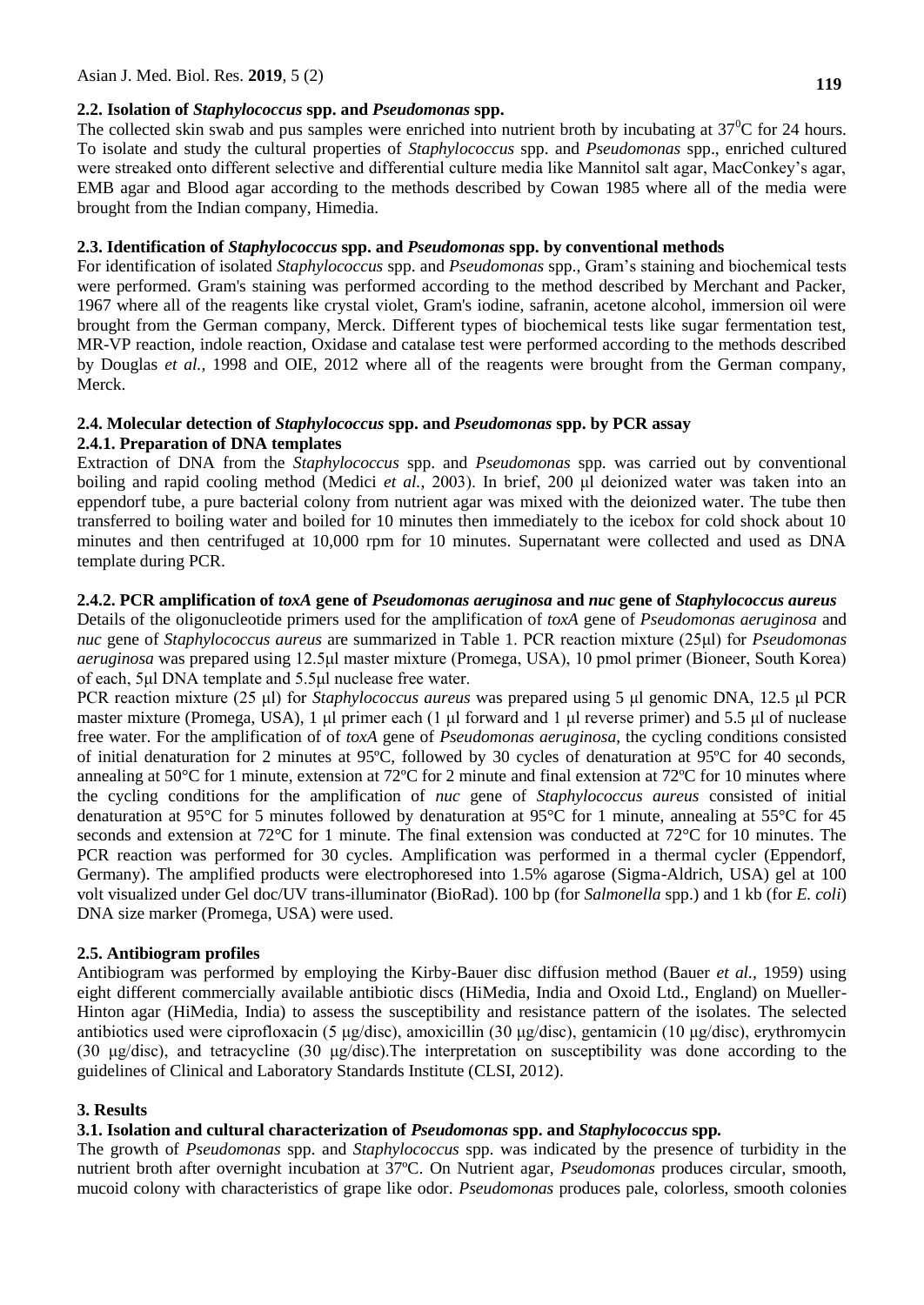on MacConkey's agar and Smooth, circular, pink color colony on EMB agar. On blood agar, Pseudomonas produces white colony with hemolysis was produced. Staphylococcus produces circular, small, smooth, yellowish colonies on mannitol salt agar with changing the color of the medium from from bright red into yellow. On blood agar, white to golden colony with beta hemolysis were produced by Staphylococcus.

#### **3.2. Identification of** *Staphylococcus* **spp. and** *Pseudomonas* **spp. by conventional methods**

In Gram's staining, the isolated *Staphylococcus* spp. revealed Gram positive, violet colored, cocci shaped organisms arranged in grape like clusters and *Pseudomonas* spp. revealed Gram negative, pink colored, short rod shaped organisms with singly arranged.

Fermentation of five basic sugars with the production of acid indicated that the isolates were *Staphylococcus spp.* positive while *Pseudomonas* spp. fermented dextrose and mannitol with the production of only acid but did not ferment maltose, lactose and sucrose. *Staphylococcus spp.* were found as MR test and indole positive where *Pseudomonas* spp. were found as MR test and indole negative. Both organisms (*Staphylococcus* spp*.* and *Pseudomonas* spp.) were found as catalase positive, VP test negative. *Pseudomonas* spp. specifically found as oxidase test positive.

# **3.3. Molecular detection of** *Staphylococcus aureus* **and** *Pseudomonas aeruginosa* **by PCR assay**

DNA extracted from all of the isolates (36 *Staphylococcus aureus* and 7 *Pseudomonas aeruginosa)* were used in PCR assay. Polymerase chain reaction with the primers *nuc* gene (for *Staphylococcus aureus*) and *toxA* gene (for *Pseudomonas aeruginosa)* identified all of those isolates as positive for *Staphylococcus aureus* and *Pseudomonas aeruginosa* showing amplification of 279 bp and 150 bp respectively as presented in Figures 1 and 2.

#### **3.4. Results of distribution of selected bacteria present in different samples of different rearing condition**

Animals reared in semi-intensive was affected skin diseases more than intensive farm. *Staphylococcus aureus*  infection occurred 66.67% in semi-intensive and 53.33% infection in intensive farm. *Pseudomonas aeruginosa*  infection found 13.33% in backyard farm and 10% infection in good husbandry farm. Nonspecific bacteria were found to be 36.66% in intensive farm and 20% in backyard farm. The results of bacterial distribution are shown in Table 2 and Table 3.

## **3.5. Results of distribution of bacterial isolates from different animal species**

*Staphylococcus aureus* was isolated more than the *Pseudomonas aeruginosa* from skin sample of different animal. *Staphylococcus aureus* 60% and *Pseudomonas aeruginosa* 15% of cattle skin sample. *Pseudomonas aeruginosa* was isolated from 15% goat skin sample and *Staphylococcus aureus* was isolated from 70% goat skin sample. *Staphylococcus aureus* was isolated 50% and *Pseudomonas aeruginosa* was isolated from 15% sheep skin samples. This result is shown in Table 4.

## **3.6. Results of antibiogram study of the isolated bacteria**

From all bacterial isolates, ten (10) isolates of *Staphylococcus aureus* were selected randomly and *Pseudomonas aeruginosa* positive seven (7) isolates were selected for the antibiotic sensitivity test and resistance pattern against commonly used antibiotics. The results of sensitivity against antibiotic discs (zone of inhibition) were categorized as sensitive (S), intermediate (I), resistant (R).

## **3.6.1. Antibiotic sensitivity pattern of** *Staphylococcus aureus*

From the antibiotic sensitivity test of *Staphylococcus aureus*, it was found that 80% of the isolated *Staphylococcus aureus* were sensitive to erythromycin, 70% to gentamicin, 60% to ciprofloxacin, 50% to tetracycline. The organisms showed 30% intermediate sensitivity to ciprofloxacin, 20% ton amoxicillin 10% to erythromycin, tetracycline and gentamicin. The isolates showed 80% of the *Staphylococcus aureus* were resistant to amoxicillin, 40% to tetracycline, 20% to gentamicin and 10% to ciprofloxacin, and erythromycin.

## **3.6.2. Antibiotic sensitivity pattern of** *Pseudomonas aeruginosa*

From the antibiotic sensitivity test of *Pseudomonas aeruginosa,* it was found that 85.72% of the isolated *Pseudomonas aeruginosa* were sensitive to ciprofloxacin, 71.43% to gentamicin and 14.29% to tetracycline. The organisms showed 57.14% intermediate sensitivity to tetracycline, 42.85% to erythromycin, 14.29% to amoxicillin and ciprofloxacin. The isolates showed 85.72% of the *Pseudomonas aeruginosa* were resistant to amoxicillin, 57.14% to erythromycin and 28.57% to tetracycline.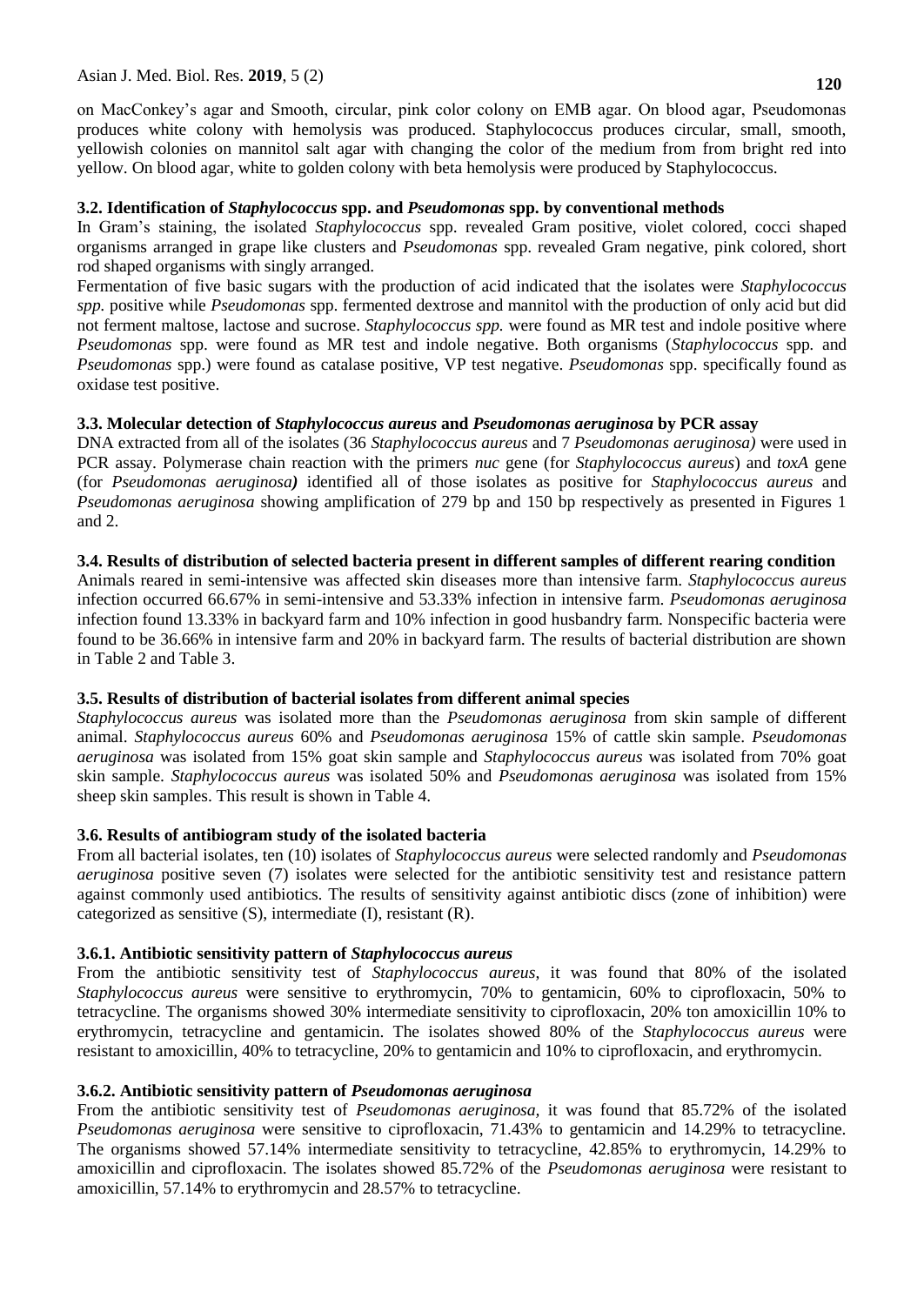## **Table 1. List of Primers used in this study.**

|                           | Sequence $(5'-3')$                    |                                                | <b>Amplicon</b> | <b>Reference</b>           |
|---------------------------|---------------------------------------|------------------------------------------------|-----------------|----------------------------|
| <b>Primer</b>             |                                       | <b>Target</b>                                  | $size$ (bp)     |                            |
| $\text{to}$ xA $\text{F}$ | 5'GGAGCGCAACTATCCCACT3'               |                                                |                 |                            |
| $toxA$ R                  | 5'TGGTAGCCGACGAACACATA3'              | toxA gene of<br>Pseudomonas<br>aeruginosa      | 150bp           | Sabharwal et<br>al. (2014) |
| $nuc \, F$                | 5'-CGA TTG ATG GTG ATA CGGTT-3'       |                                                |                 |                            |
| $nuc \, R$                | 5'-ACG CAA GCC TTG ACG AAC TAA AGC-3' | <i>Nuc</i> gene of<br>Staphylococcus<br>aureus | 279bp           | Dewanand et<br>al. (2007)  |

# **Table 2. Frequency distribution of bacteria from collected samples of skin of animals reared in intensive farm.**

| Organism               | <b>Cattle</b> | Goat     | <b>Sheep</b>   | <b>Total</b><br>no. of | Percentage $(\% )$ |
|------------------------|---------------|----------|----------------|------------------------|--------------------|
|                        |               |          |                | <b>Isolates</b>        |                    |
| Staphylococcus aureus  |               | 6        |                | 16                     | 53.33              |
| Pseudomonas aeruginosa |               | $\theta$ |                | 3                      | 10                 |
| Nonspecific, mixed     | 3             | 4        | $\overline{4}$ | 11                     | 36.66              |
| and contaminant        |               |          |                |                        |                    |
| <b>Total</b>           | 10            | 10       | 10             | 30                     | <b>100</b>         |

# **Table 3. Frequency distribution of bacteria from collected samples of skin of animals reared in semiintensive farm.**

| Organism               | <b>Cattle</b> | Goat | <b>Sheep</b> | <b>Total</b><br>no. of | Percentage $(\% )$ |
|------------------------|---------------|------|--------------|------------------------|--------------------|
|                        |               |      |              | <b>Isolates</b>        |                    |
| Staphylococcus aureus  | ⇁             | 8    | 5            | 20                     | 66.67              |
| Pseudomonas aeruginosa |               |      | 2            | $\overline{4}$         | 13.33              |
| Nonspecific, mixed     | ↑             |      | 3            | 6                      | 36.66              |
| and contaminant        |               |      |              |                        |                    |
| <b>Total</b>           | 10            | 10   | 10           | 30                     | <b>100</b>         |

# **Table 4. Percentage of bacterial isolates from different animal species.**

| Organism               | Cattle    |                     | Sheep     |              | Goat           |                     |
|------------------------|-----------|---------------------|-----------|--------------|----------------|---------------------|
|                        | No.<br>of | $\frac{0}{0}$<br>of | No.<br>of | % of isolate | No. of isolate | $\frac{6}{9}$<br>of |
|                        | isolate   | isolate             | isolate   |              |                | isolate             |
| Staphylococcus aureus  | 12(20)    | 60                  | 14(20)    | 70           | 10(20)         | 50                  |
| Pseudomonas aeruginosa | 3(20)     | 15                  | 1(20)     |              | 3(20)          | 15                  |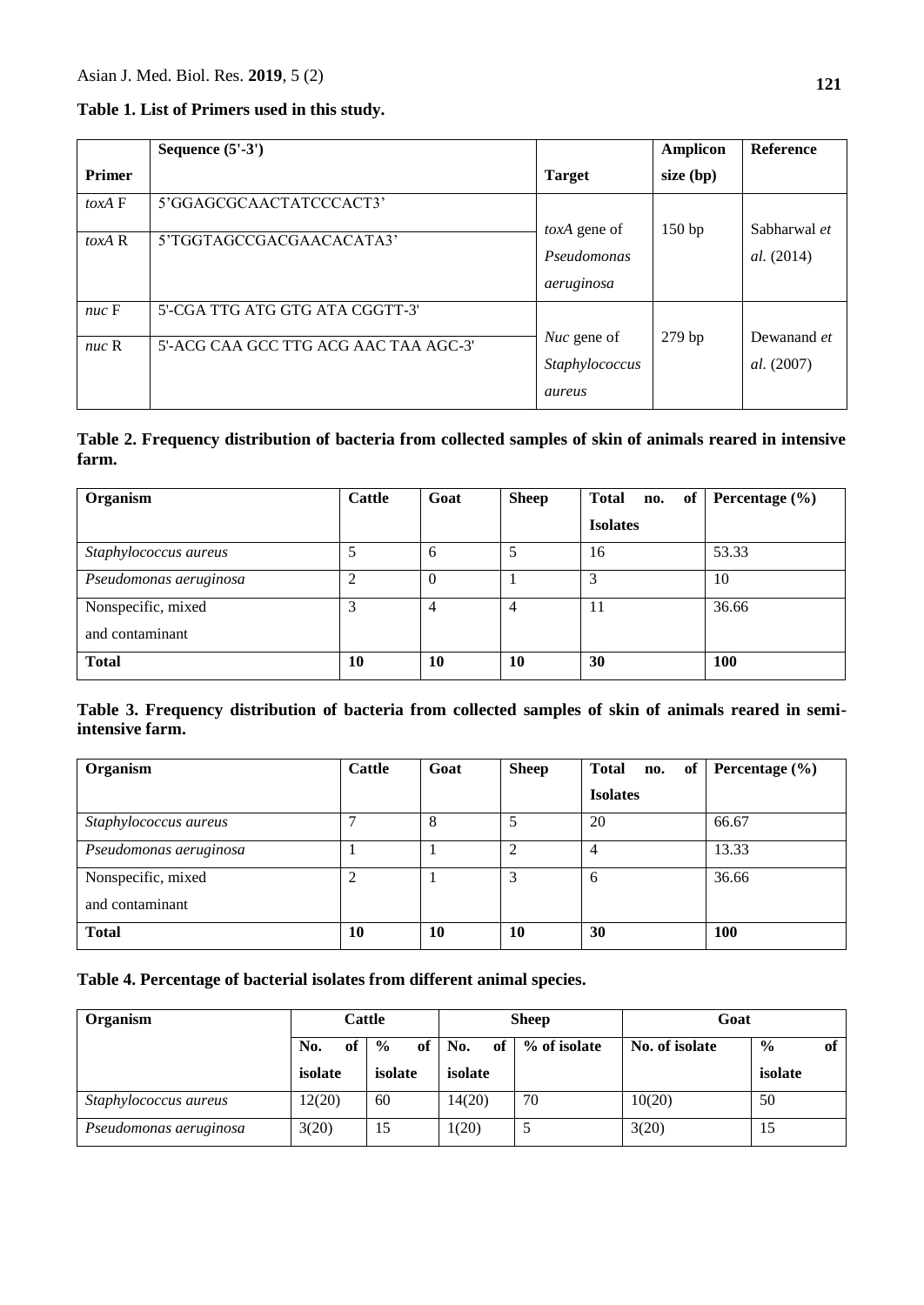

**Figure 1. PCR of** *Staphylococcus aureus* **specific** *nuc* **gene (size = 279 bp). Here, Lane 1: 100 bp ladder, Lane 2-9: test samples positive for** *nuc* **gene, Lane 10: Positive control, Lane 11: Negative control.**



**Figure 2. Results of PCR targeting** *toxA* **gene for identification of** *Pseudomonas aeruginosa.* **L1: 1 kb plus DNA ladder, L2, L3, L4: DNA of** *Pseudomonas aeruginosa***, L5: Negative control.**

#### **4. Discussion**

This is the study of isolation and identification of bacterial isolates of skin lesion from sheep, goat, and cattle. Other important focusing point of this study is rearing system. Intensive and semi-intensive rearing system is concerned in this study. Thirty samples were collected from sheep, goat and cattle of intensive rearing system and 30 samples were collected from semi-intensive rearing system. Skin wound swab and pus samples were collected for this study. Samples of intensive farms were collected from Dairy and Breed Development Farm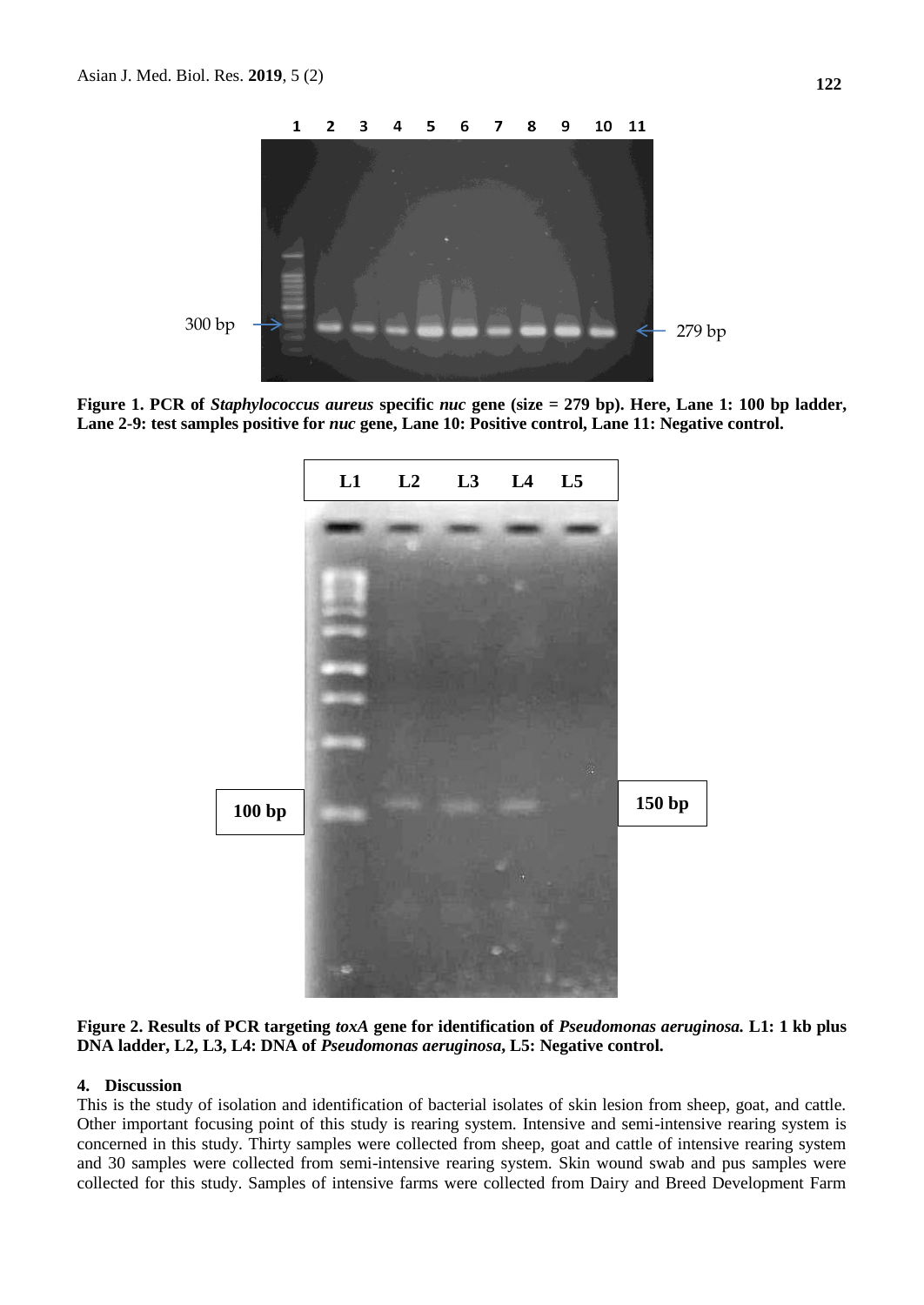(BDBDF), Barisal Sadar, Barisal, Dairy Farm, BAU Mymensingh, Goat Farm, BAU, Mymensingh, sheep farm of Tangail sadar upazilla and samples of semi-intensive farm are collected from Narail sadar, Mymensingh sadar and Tangail sadar upazilla. In this study Gram positive *Staphylococcus aerues* and Gram negative *Pseudomonas aeruginosa* were isolated from skin lesions. The Gram positive *Staphylococcus aerues* characterized by morphology, cultural properties and biochemical test. In this study selective media were used for isolation of *Staphylococcus aureus*. The organism produced characteristic yellow color in mannitol salt agar and change the media color. *Staphylococcus aureus* produced yellow color in nutrient agar. Colony characteristics of *Staphylococcus aureus* in MS agar and morphological, cultural and biochemical characteristics of *Staphylococcus aureus* recorded in this study were similar to the findings of Das (2012), Chatterjee *et al.*  (1990), and Jahan *et al.* (2014). They recorded yellowish colony on MS agar, cocci shaped in a grape like arrangement under the microscope. Catalase positive *Staphylococcus aureus* fermented five sugars and produced acid in this study. Das (2012) and Chatterjee *et al*. (1990) reported that fermentation of glucose, maltose, lactose, sucrose and mannitol fermentation with only acid production. In this experiment all isolates produced β-hemolysis in 5% bovine blood agar. Jahan *et al.* (2014) found 100% β-hemolysis production by 64 Staphylococci on 5% sheep blood agar. In this study 5% bovine blood was used because of some limitations of sheep blood collection. Gram negative *Pseudomonas aeruginosa* produced circular mucoid colony without pigment. Colorless colony produced in MacConkey agar and haemolysis in blood agar. The isolated organism fermented dextrose and mannitol and not fermented lactose. These characteristics colonies were similar with finding of Hossain *et al*. (2013) Haleem *et al*. (2011) and Wahba and Darrell (1965). The isolated *Pseudomonas aeruginosa* did not produce any characteristic pigment neither on nutrient agar nor on MacConkey agar and some atypical strain of *Pseudomonas aeruginosa* may not produce pigment on agar media and has been reported by some investigators (Wahba and Darrell, 1965 and Haynes, 1951). The isolated isolates of *Pseudomonas aeruginosa* were catalase and oxidase positive. This result was found to be similar with Ningthoujam and Shovarani (2008) and Gaby and Hadley (1957). Antibiotic susceptibility tests were performed against all Staphylococcal and Pseudomonas isolates according to instruction of National Committee on Clinical Laboratory Standard Institute (CLSI, 2012). From the antibiotic sensitivity test of *Staphylococcus aureus*, it was found that 80% of the isolated *Staphylococcus aureus* were sensitive to erythromycin, 70% to gentamicin, 60% to ciprofloxacin, 50% to tetracycline. This result almost similar with Jahan *et al*. (2014) and Thaker *et al*. (2013). Wei *et al*. (2014) described that *Staphylococcus aureus* resistant to penicillin 90.1%, erythromycin 48.6%, ciprofloxacin 36.9%, clindamycin 27.9%, gentamycin 18.9%, chloramphenicol 9.0% tetracycline 7.2% of these strains were observed. In this study it was found that the isolates showed 80% of the *Staphylococcus aureus* were resistant to amoxicillin, 40% to tetracycline, 20% to gentamicin and 10% to ciprofloxacin, and erythromycin which is almost similar with Wei *et al*. (2014). It was found that 85.72% of the isolated *Pseudomonas aeruginosa* were sensitive to ciprofloxacin, 71.43% to gentamicin and 14.29% to tetracycline. *Pseudomonas aeruginosa* showed highest sensitivity to Ciprofloxacin. This result was similar with Hossain *et al*. (2013). There were (n=60) samples collected from skin lesions of three species of animal. More number of samples from various location of Bangladesh was needed for successful accomplishment of this study. The study was performed only characterization of *Staphylococcus aureus* and *Pseudomonas aeruginosa.* Others bacteria involved skin infection were not possible to characterized in this study due to time constraint and lack of sufficient facilities. Only *Pseudomonas aeruginosa* and *Staphylococcus aureus* were identified by PCR.

#### **5. Conclusions**

It may be concluded that *Staphylococcus aureus* and *Pseudomonas aeruginosa* may cause primary and secondary infection of skin in sheep, goat and cattle. Bacterial infections were more occurred in semi-intensive housing system. *Pseudomonas aeruginosa* and *Staphylococcus aureus* were successfully confirmed using PCR technique. Antibiogram profile of *Staphylococcus aureus* revealed that these isolates were highly sensitive to erythromycin and gentamycin, moderately sensitive to ciprofloxacin and resistant to amoxicillin. Antibiogram profile of *Pseudomonas aeruginosa* revealed that these isolates were highly sensitive to ciprofloxacin and gentamicin, moderately sensitive to tetracycline and resistant to erythromycin and amoxicillin. Erythromycin and gentamicin were more effective for the treatment of *Staphylococcus aureus* skin infection and ciprofloxacin and gentamicin were more effective for the treatment of *Pseudomonas aeruginosa* skin infection of sheep, goat, and cattle.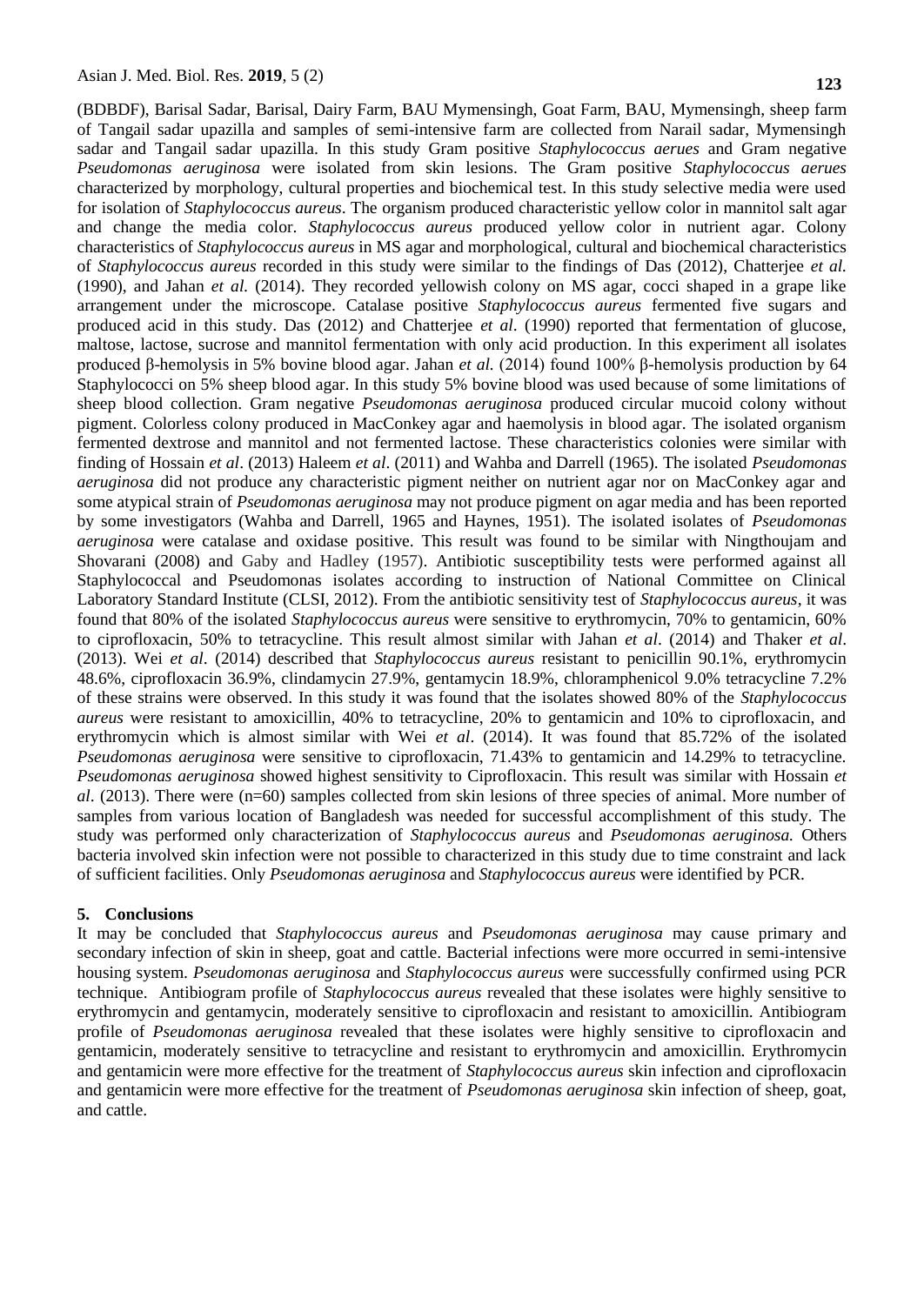#### **Acknowledgements**

The authors are grateful to the Ministry of Science and Technology for financial support. Also thankful to the Head, Department of Microbiology and Hygiene of Bangladesh Agricultural University (BAU) for giving chance to use the laboratories during this research work.

#### **Conflict of interest**

None to declare.

#### **References**

- Al-Harbi KB, 2011. Prevalence and etiology of abscess disease of sheep and goats at Qassim Region, Saudi Arabia. Vet. World, 4: 495-499.
- Chatterjee C, NC Nag and JP Ray, 1990. Studies on coagulase status and biochemical characters of animal strains of *Staphylococci.* Indian J. Anim. Health, 29: 157-161.
- CLSI, 2012. Performance standards for antimicrobial disk and dilution susceptibility tests for bacterial isolated form animals; approved standard - third edition. Clinical and Laboratory Standards Institute (Formally NCCLS). 69-72. Communication 28 287-98.
- Cowan ST, 1985. Cowan and steel's Manual for Identification of Bacteria (2ndedn.). Cambridge University Press. Cambridge, London. pp. 158-160.
- Das S, 2012. Characteristics of methicillin-resistant and vancomycin sensitive staphylococcal isolated from laboratory animals and workers, MS thesis, Department of Microbiology and Hygiene, Bangladesh Agricultural University, Mymensingh.
- Gaby WL and C Hadley, 1957. Practical laboratory test for the identification of *Pseudomonas aeruginosa.* J. Bacteriol., 74: 356-358.
- Haleem H, J Kadhim, T Ilham and A Banyan, 2011. Isolation of *Pseudomonas aeruginosa* from clinical cases and environmental samples, and analysis of its 71 antibiotic resistant spectrum at Hilla Teaching Hospital. Med. J. Babylon, 8: 618-624.
- Haynes WC, 1951: *Pseudomonas aeruginosa* –its characterization and identification*.* J. Gen. Microbiol., 5: 939- 950.
- Hide and Skin Merchants Association (HSMA), Survey report 2005, Dhaka, Bangladesh.
- Hossain MG, S Saha, MM Rahman, JK Singha and AA Mamun, 2013. Isolation, identification and antibiogram study of *Pseudomonas Aeruginosa* from cattle in Bangladesh. Journal of Veterinary Advances, 3: 180-185.
- Huq MM and MA Mollah, 1972. A survey on the prevalence of lice in sheep and goat of Dhaka and Mymensingh, Bangladesh. Bangladesh Vet. J., 6: 21-24.
- Jahan M, M Rahman, MS Parvej, SMZH Chowdhury, ME Haque, MAK Talukder and S Ahmed, 2014. Isolation and characterization of *Staphylococcus aureus* from raw cow milk in Bangladesh. J. Adv. Vet. Anim. Res., 2: 49-55.
- Mannan MA, MSR Khan, MM Rahman, F Begum and MZ Uddin, 2009. Isolation and identification of dermatophilus bacteria from the skin lesions of cattle. Bangl. J. Vet. Med., **7**: 342-347.
- Mazur T and NN Sorokina, 2013. Epizootiological features of *Pseudomonas* Infection. Journal of Comparative Pathobiology, 6: 585-589.
- Merchant IA and RA Packer, 1967. Veteriary Bacteriology and Virology. Seventh Edition. The Iowa University Press, Ames, Iowa, USA. pp. 286-306.
- Ningthoujam DS and N Shovarani, 2008. Isolation and characterization of a *Pseudomonas aeruginosa* strain DN1 degrading p-nitrophenol. Res. J. Microbiol., 3: 345-351.
- Nooruddin M and AS Dey, 1990. Further study on the prevalence of skin disease in domiestic ruminants in Bangladesh. Bangladesh Veterinarian, 7: 75-81.
- OIE, 2012. Manual of standards for diagnostic test and vaccines.
- Paul HL, APM Antunes, AD Covington, P Evans and PS Phillips, 2013. Bangladeshi leather industry: an over view of recent sustainable developments. J. Soc. Leath. Tech. Ch., 97: 25-32.
- Peregudon TA, KB Mun and MT Isakov, 1985. *Staphylococcus* infection in goats. Veterinariya, Moscow*,*  USSR. 2: 4-42.
- Quder SA, 1973. A survey on the prevalence of ticks of sheep and goat in Comilla Kotwali Pollice Station, Bangladesh. M.S thesis, BAU, Mymensingh.
- Saikh H, MM Huq, MJ Karim and MMM Khan, 1983. Parasites of zoonotic importance in domesticated ruminants. Pak. Vet. J., 3: 23-25.